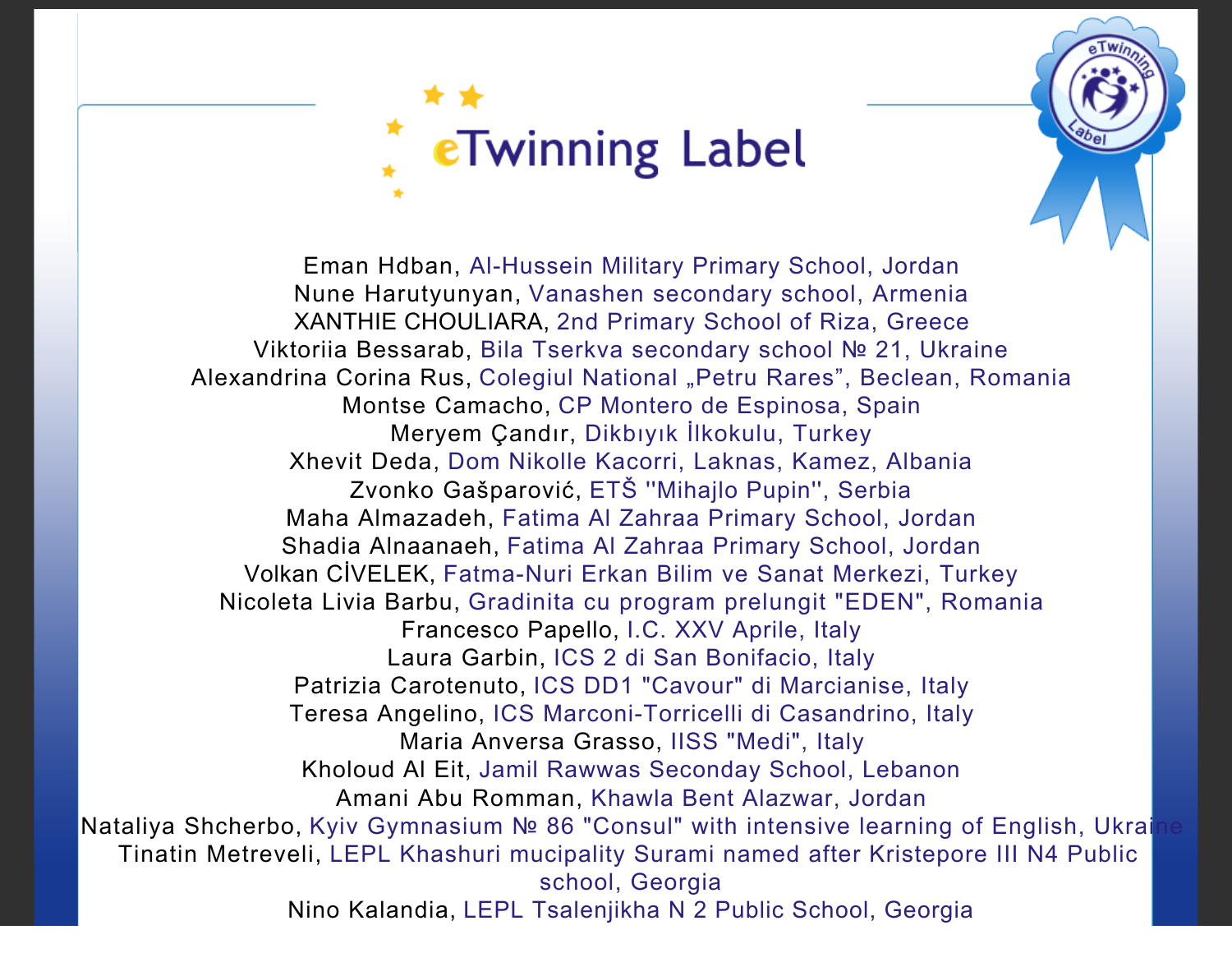Viorica Cornelia Hoffmann Bront, Liceul Tehnologic Special nr.1, Romania Emilia Frinculeasa, Liceul Teoretic "Radu Vladescu" Patarlagele, Romania Tatia Mardaleishvili, LTD school N1, Georgia Alvard Manukyan, Margahovit secondary school, Armenia Vahe Yeritsyan, National Center of Educational Technologies, Armenia Smaila Mešković, obdanište-zabavište "Naša djeca", Bosnia and Herzegovina Maiia Seliatina, Odesa specialized school № 10, Ukraine Aleksandra Mitrovska, OOU "Petar Pop Arsov"-Skopje, North Macedonia Aleksandar Domazetov, OOU "VASIL GLAVINOV "-Veles, North Macedonia Violeta Panev, OOU Vlado Tasevski, North Macedonia Şenol ŞANLITÜRK, Orhangazi Mesleki ve Teknik Anadolu Lisesi, Turkey ORNELA KOLEKA, Prova, Albania Olga Milicevic, PU Naša radost, Serbia Ümrehan TOPAL, Salih Onaran İmam Hatip Ortaokulu, Turkey Qristine Manukyan, Saralanj basic school, Armenia ALINA MANTALUTA, Scoala Gimnaziala nr. 1 Dîngeni, Romania Alina Oprea-Somtelecan, Scoala Gimnaziala "Nicolae Iorga", Romania NICOLETA IFRIM, SCOALA GIMNAZIALĂ "ION CREANGA" BUZAU, Romania Annabella Angrisani, Scuola Secondaria Statale di I Grado "G. Caporale", Italy Antonio Fichera, Scuola Statale Secondaria di I Grado "Dante Alighieri", Italy Nihal Tuğlu, Serdar Zeren Ortaokulu, Turkey Syuzanna Hovsepyan, Shorzha Secondary Scool, Armenia Ruzanna Khachatryan, Sisian High school, Armenia Zdravka Najdoska, SOU"Gjorce Petrov", North Macedonia Samya Abosalah, Soum Secondary School for Girls, Jordan Anna Kalpakchyan, Tairov secondary school, Armenia Hüsniye Kuzu, Ulubatlı Hasan Orta Okulu, Turkey Liana Karapetyan, Vanadzor N16 primary school, Armenia Naira Harutyunyan, Vanadzor N16 primary school, Armenia Nazeli Gishyan, Vanadzor N19 primary school, Armenia Nelli Stepanyan, Vanadzor N21 basic school, Armenia Ani Mkrtchyan, Vanashen secondary school, Armenia Ani Nahapetyan, Vanashen secondary school, Armenia Hasmik Nahapetyan, Vanashen secondary school, Armenia